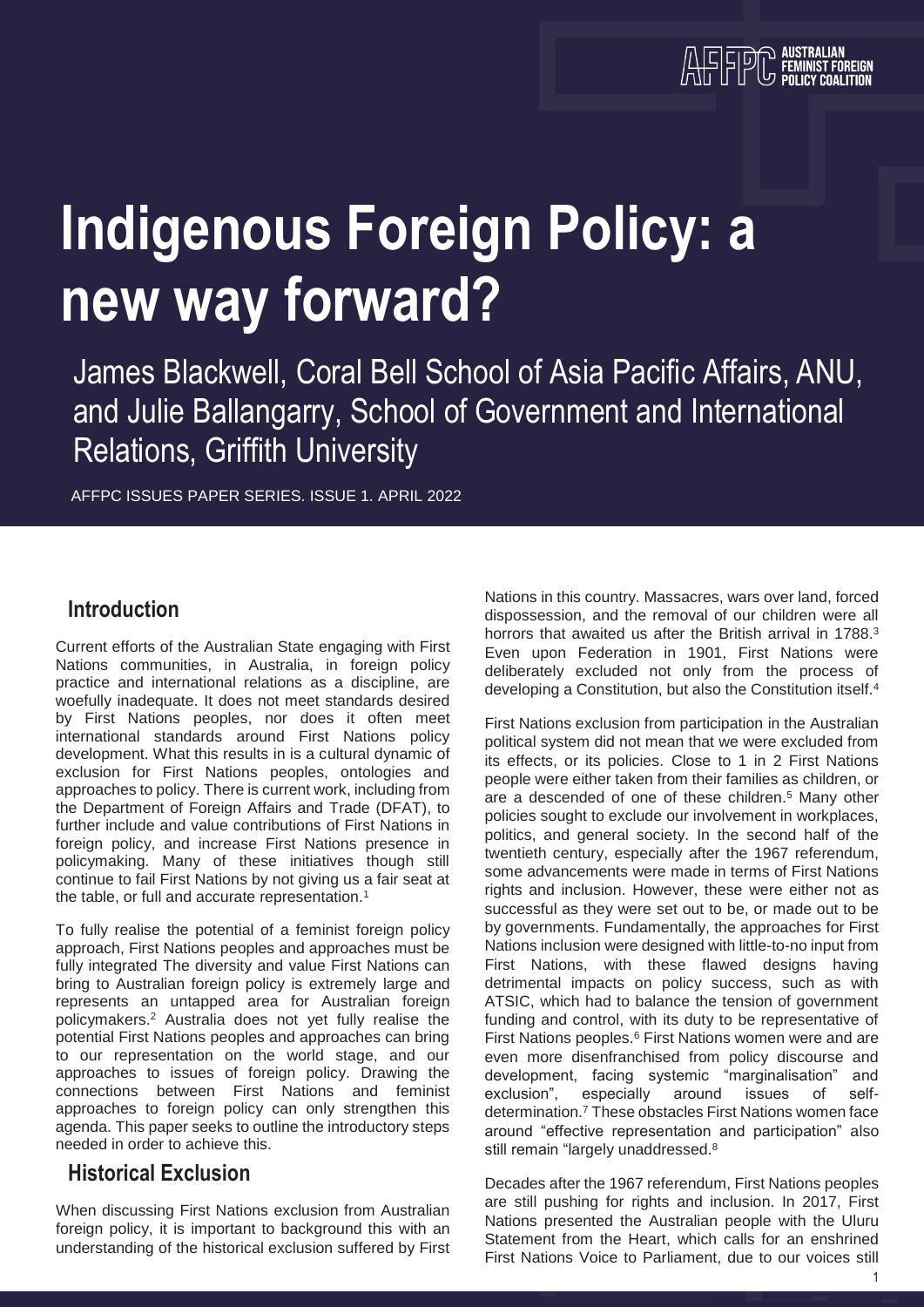not being heard by governments. <sup>9</sup> Unsurprisingly it fell on deaf ears, and remains unaddressed as of today. <sup>10</sup> First Nations peoples are currently not afforded their rights, as outlined in UNDRIP, to authentically advocate for ourselves, or to shape our own futures through selfdetermination. This of course extends to current trends and work within Australian Foreign Policy.

#### **The potential of First Nations approaches**

The exclusion of First Nations within Australia at a domestic level, has also led to the exclusion of First Nations when looking at issues of foreign policy. Despite First Nations unique ontologies, epistemologies, and cosmologies, our perspectives are not treated as legitimate approaches to foreign policy. The relational nature of First Nations approaches to foreign policy is largely neglected and overlooked within foreign policy scholarship and policymaking.<sup>11</sup> Consequently, First Nations are not seen as "authentic political communities" whom have serious views on, or approaches to, foreign policy, which are not affected by such decisions.<sup>12</sup> However, this could not be further from the truth. A current, and ongoing issue is that governments do not engage First Nations peoples on foreign policy, and pay "little attention to what Aboriginal people think on different international issues". 13

Not engaging with First Nations peoples ignores the unique and diverse perspectives First Nations have when it comes to inter-polity relations, and the ways in which these can be applied not only to foreign policy practice, but the discipline of international relations as a whole. Within Australia, there are over 350 First Nations across this continent, each of which was conducting complex multipolar relations for over 80 thousand years; based on law, culture, and history, including with polities beyond Australia. <sup>14</sup> First Nations polities operate from fundamentally different places on political ordering and the role of individuals versus the state. A First Nations approach, places individuals within the same system as political epistemologies, based on their relationality to each other, where individuals are autonomous, regulating their own relationships to others and to the law. 15

The interconnectedness of First Nations ways of beingwhere individuals, rather than a state, share collective but individual responsibilities on law, caring for Country, relationality and reciprocity are very different to Western inter-polity relations. It also represents, in a condensed fashion, the kinds of approaches First Nations can bring to international issues within foreign policy.<sup>16</sup> First Nations political thought and diplomatic practice does, and should, exist in relation with Western approaches, rather than in opposition; which is often how First Nations approaches are presented alongside western views.<sup>17</sup> Subsequently, when First Nations approaches are brought into the mainstream thinking, relationality, rather than oppositionality, is made clear.

#### **Current Australian Foreign Policy Context**

Current foreign policy within Australia has not sought to engage with First Nations, let alone on the aforementioned approaches discussed. Instead, Australia has worked more on issues, which are bureaucratically focused, culminating in 2021 with the Indigenous Diplomacy Agenda. <sup>18</sup> The Agenda, follows on from the 2015 Indigenous Peoples Strategy, which acknowledged that the Australian government needed to

engage better with First Nations peoples.

However, the Indigenous Diplomacy Agenda and its terms of reference were developed without any significant levels of consultation with First Nations peoples and no accountability mechanisms. <sup>19</sup> Those First Nations peoples who were involved in this consultation process were from within DFAT. This raises some concerns around the validity of only using First Nations bureaucrats in the consultation process, as current institutions merely seek to place us within a system that is not designed for us, and without our involvement, or recognition of our perspectives. When policymakers do this, it is not First Nations setting the agenda for our own destinies, but government dictating the terms of our own participation.<sup>20</sup>

The Indigenous Diplomacy Agenda is a four-page document that focuses on 4 key objectives:

- "Shape international norms and standards to benefit Indigenous peoples"
- "Maximise opportunities for Indigenous peoples in a globalised world"
- "Promote sustainable development for all Indigenous peoples"
- "Deploy Indigenous Australian diplomats to advance Australia's national interests" 21

Although the ambitions of this policy are advantageous, it is unclear how these four objectives became part of the agenda, and if this is representative of First Nations peoples. It is evident that the agenda focuses heavily on bureaucratic changes DFAT can implement itself, and in its own interest rather than First Nations people's. 22 It is also not clear, nor is there any explanation by what is meant by efforts to "benefit" First Nations people; in terms of what this looks like, for whom, on what time-frame, and who is accountable to First Nations communities for said benefit occurring.<sup>23</sup> This is not the standard of policy we should be applying to First Nations; as it would not be applied to any other similar stakeholder. However, this is a norm with First Nations who policymakers too often speak for, rather than with.

Whilst the Indigenous Diplomacy Agenda does represent a significant first step, with Blackwell calling it at the time "a strong move in the right direction for Australian foreign policy", the policy itself has not lived up to that level of promise, and misses the bigger picture.<sup>24</sup> The Agenda appears to use First Nations merely for the advantage in assisting the mainstream, irrespective of what contributions we may have on our own. Brigg, Graham and Weber describe this kind of approach as "the scholarly mining of Indigenous philosophy for the dominant knowledge's own projects".<sup>25</sup> It also aids in enhancing the 'othering' First Nations have faced throughout policy, and foreign policy in particular.

#### **Current Policy Tensions**

The rhetoric of DFAT suggests that First Nations peoples are an integral part of developing an authentic Australian foreign service, achieved by building First Nations peoples into Australia's diplomacy.<sup>26</sup> Yet this is somewhat questionable when looking at actual policy, with much of it done *to First Nations*, rather than *with them*. This then poses the question as to how foreign policy can authentically and genuinely meet these objectives and for First Nations peoples to value add their unique ontologies and epistemologies to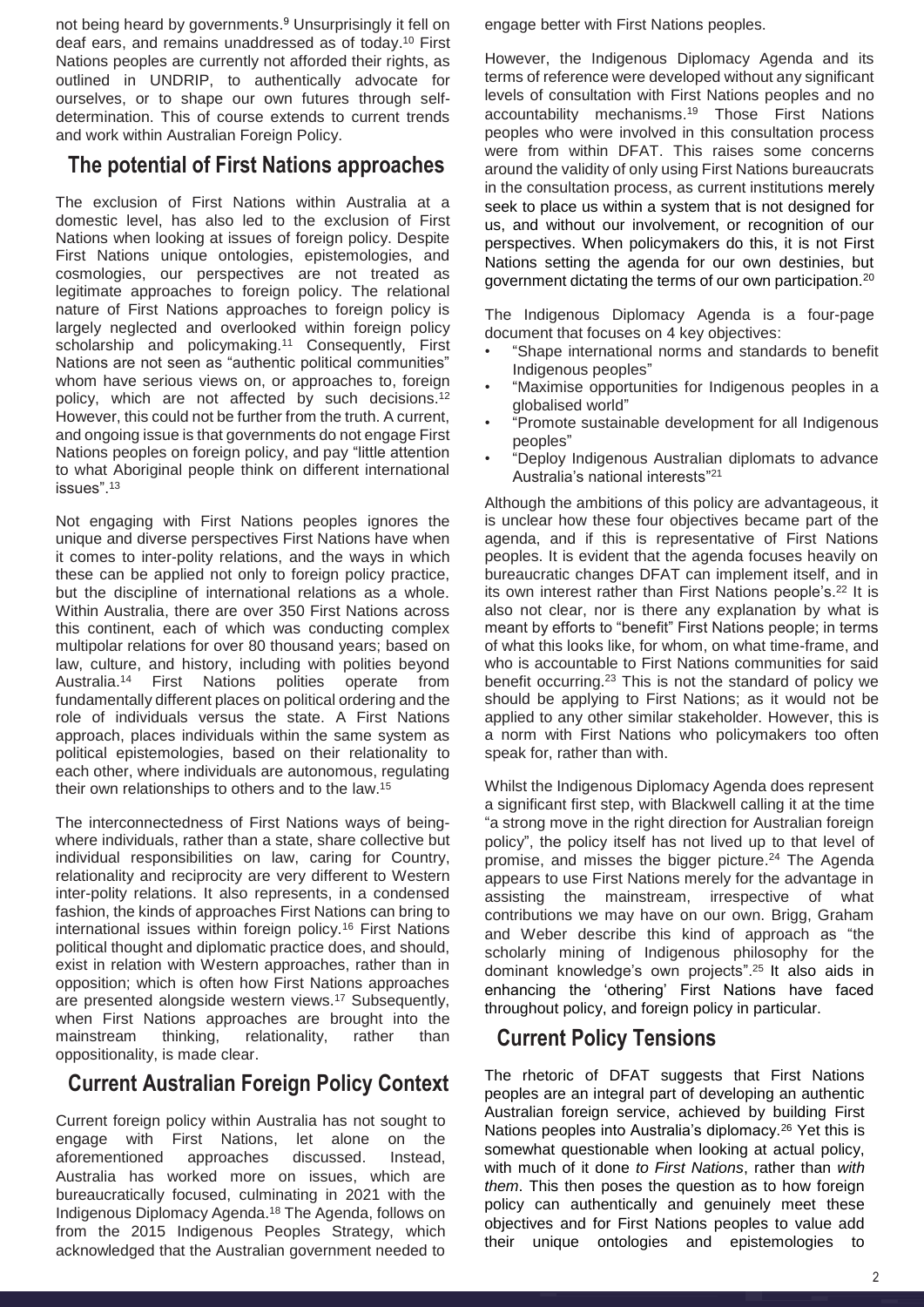Australia's foreign policy approaches and diplomacy.

Current approaches to policy need to be examined to ensure that future policy processes are inclusive of First Nations ontologies, but also in line with the UNDRIP principles of self-determination, to ensure that genuine momentum in this space can be achieved. Since the mid to late 1980s, policy-making processes have come to rely heavily on a centralised 'policy community' model; an inherited feature of the Westminster system.<sup>27</sup> This model relies on relatively closed policy communities to formulate and develop their respected portfolio's suite of polices. The nature of centralised policy-making is exacerbated in foreign policy, as the locus of power is concentrated in the hands of the executive branch of the government; Prime Minister and Cabinet (PM&C), senior bureaucrats within DFAT, and ministerial advisors, these latter two having large influence over Foreign Policy.<sup>28</sup>

For many First Nations people, their role in a policy community is generally in a consultative capacity. Consultative processes range from non-participation and tokenistic, to genuine engagement, highlighting the influence of power policy actors have to the different levels.<sup>29</sup> They signify the difference between empty rituals of participation to having the power needed to affect process outcomes.<sup>30</sup> Despite the fact that First Nations peoples may be 'involved' in policy processes, First Nations peoples are continuously articulating that their voices are not being heard. First Nations peoples hold little power, with consultations being held in a tokenistic manner. Ironically, approaches to First Nations peoples and policy are often penned as 'working in partnership,' however the reality of this does not align.

#### **Future Directions**

There are two overarching challenges when it comes to Australia achieving a foreign policy which is inclusive of First Nations peoples and their knowledges. The first is the presence of First Nations peoples within the foreign policy sphere, and the challenge this provides to dominant perspectives. The second includes the role First Nations peoples play in the design process for foreign policy. Both of these challenges center around the involvement of and input from First Nations peoples, and enabling them to have a direct impact on how foreign policy is developed and enacted. The solution to these challenges is clear; structural reform.

First Nations peoples require genuine participation and engagement which will only be achieved when we have a legitimate seat at the table where our voices are equal to those who sit beside us. This is the exact type of solution that a First Nations Voice enshrined in the Constitution, as envisioned by the Uluru Statement from the Heart, was designed to facilitate.<sup>31</sup> In the meantime, there are proactive actions the government and DFAT can undertake to maximise the opportunity to genuinely work in partnership with First Nations peoples.

Firstly, in terms of staffing and recruitment, First Nations peoples bring a wealth of lived and inherited knowledges

from our culture; this is also the case for women's participation, as it ensures that diverse perspectives are informing policy. First Nations peoples have the oldest governance structures on the planet and managed to co-exist with neighboring polities in complex relationships for millennia. <sup>32</sup> Even following the British invasion and subsequent centuries of colonisation, our diplomatic style, rooted in First Nations ontologies and political values, is something that can be embedded and useful to modern Australia, if done effectively. <sup>33</sup> First Nations values and governance structure are rooted in worldviews inclusive of sustainability, and relationality not just to people, but also to Country. <sup>34</sup> First Nations expertise around caring for Country is something Australia and the global community can benefit from in the face of climate change and its related challenges, and represents a strong area of potential inclusion. 35

Secondly, policy approaches need to reflect First Nations worldviews and unique cosmologies. Feminist foreign policy provides a potential framework for understanding and transforming the systems of power that operate in foreign policy. First Nations cosmologies and worldviews can challenge traditional policy approaches, and shift our understanding of fundamental issues and principles within foreign policy. The fundamental basis of First Nations culture revolves around what Kirkness and Barnhardt call the 4Rs Framework; Respect, Relationships, Reciprocity, and Responsibilities.<sup>36</sup> The 4 of these form the basis of how many of our cultures operate, and the basis of an individual-centric ontology where the relationality of individuals to these four frameworks, as Brigg et. al articulate, forms a strong basis for a unique but integratable approach for foreign policy discussion.<sup>37</sup>

Support for the principles found in UNDRIP, alongside the enshrinement of a First Nations Voice as envisioned by the Uluru Statement From the Heart, both can play a vital role in this venture. They are tools that can ensure that government and bureaucracies uphold the rights of First Nations Peoples whilst providing a lever to ensure accountability. These suggested actions aim to create the foundation for structural change within current Western governments and institutions so that the development of policy can truly reflect modern Australia. Not only is there alignment with a feminist foreign policy approach, but structural change grounded in First Nations worldviews is essential for feminist approach to realise their potential.

The Australian government has a wonderful opportunity to set global standards when it comes to respecting First Nations peoples and their rights. However, advancing First Nations peoples interests at home and abroad will only be possible when First Nations peoples are fully embraced by the Australian polity, in an authentic and genuine way. <sup>38</sup> A state's foreign policy reflects its values and identity on a global stage. How the Australian government engages with First Nations peoples, is telling of Australian democracy, diplomacy and how it views human rights on a global scale.<sup>39</sup>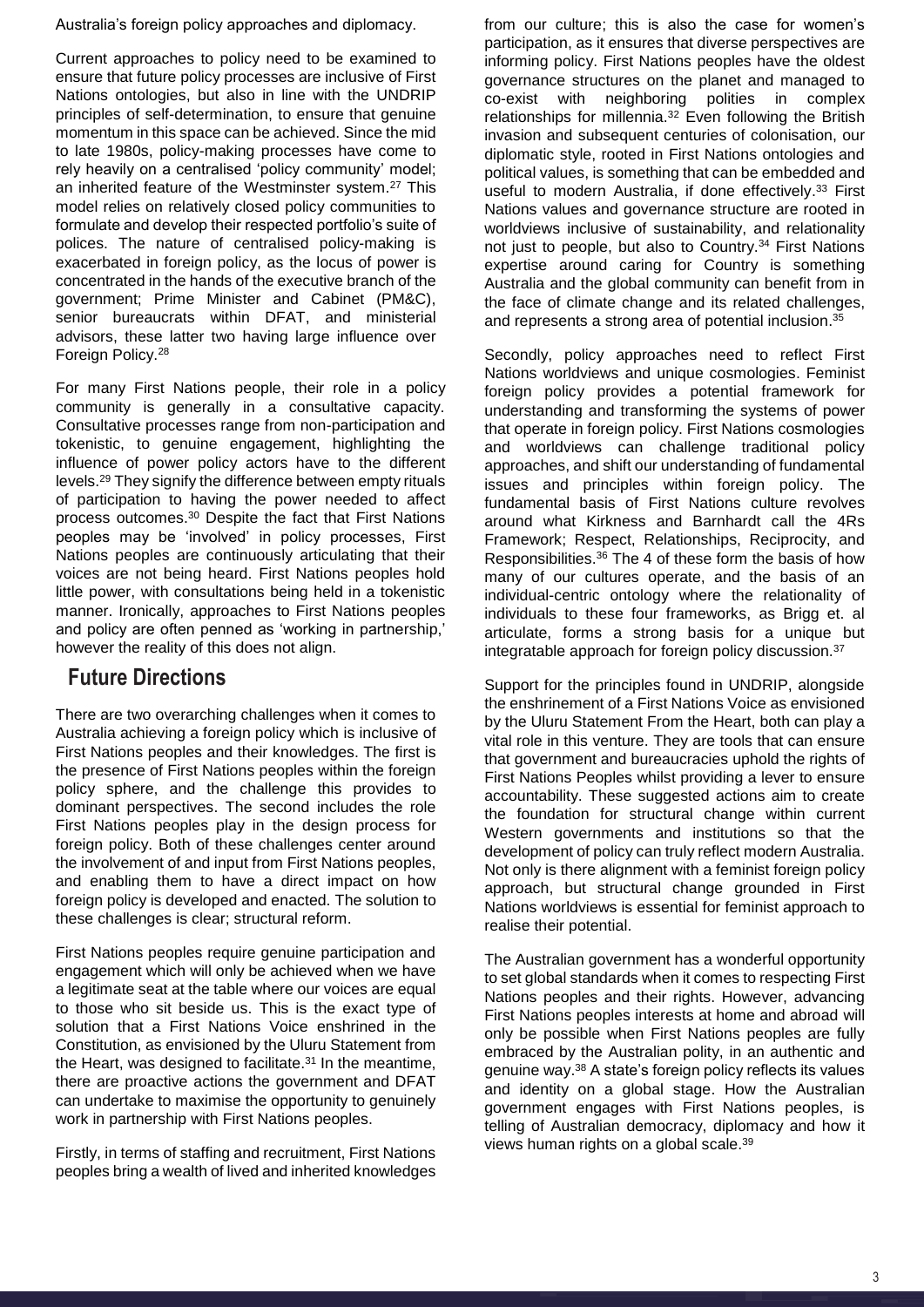### **THE AUSTRALIAN FEMINIST FOREIGN POLICY COALITION**

The Australian Feminist Foreign Policy Coalition is diverse network advancing feminist foreign policy in Australia. Convened by IWDA, its members work across a range of sectors including foreign policy, defence, security, women's rights, climate change and migration.

Feminist foreign policy is an approach which places gender equality as the central goal of foreign policy, in recognition that gender equality is a predictor of peaceful and flourishing societies. This Issues Paper Series aims to explore the opportunities and challenges for Australia in applying a feminist lens to a range of foreign policy issues, and provide practical ways forward.

## **Endnotes**

<sup>1</sup> James Blackwell. 2022. "First Nations and Australia: Walking together or walking alone?". In *Australia on the World Stage*, Bec Strating, Benjamin T. Jones, and Bridget Brooklyn (eds). Manuscript submitted for publication. Routledge.

<sup>2</sup> Morgan Brigg, Mary Graham, and Martin Weber. 2021. "Relational Indigenous systems: Aboriginal Australian political ordering and reconfiguring IR". *Review of International Studies* (2021): 1-19. DOI: <https://doi.org/10.1017/S0260210521000425>

<sup>3</sup> Lyndall Ryan. 2020. "Digital map of colonial frontier massacres in Australia 1788-1930," *Teaching History* 54, no. 3: 13-20; Larissa Behrendt. 2021. "Genocide: The Distance Between Law and Life," *Aboriginal History* 25: 132.

<sup>4</sup> Megan Davis and George Williams. 2021. *Everything you need to know about the Uluru Statement From the Heart* (Sydney: UNSW Press): 15-33.

<sup>5</sup> The Healing Foundation. 2021. *Make Healing Happen: It's time to act* (Canberra: The Healing Foundation): 17-19.

<sup>6</sup> Blackwell. 2022. "First Nations and Australia: Walking together or walking alone?"

<sup>7</sup> Megan Davis. 2012. "Aboriginal Women: The Right to Self-Determination". *Australian Indigenous Law Review* 16, no.1: 80.

<sup>8</sup> Australian Human Rights Commission. *Wiyi Yani U Thangani (Women's Voices): Securing Our Rights, Securing Our Future Report*. (Canberra: Australian Human Rights Commission): 80-83.

<sup>9</sup> Davis and Williams, *Everything you need to know about the Uluru Statement*: 8-14, 144-156; Referendum Council. 2017. *Final Report of the Referendum Council. Referendum Council* (Canberra: Department of Prime Minister and Cabinet), i.

<sup>10</sup> Malcolm Turnbull, George Brandis & Nigel Scullion. 2017. "Response to Referendum Council's report on Constitutional Recognition [Joint Media Release]" (Prime Minister's Office), 1; Dan Butler. 2022. "Yarrabah

Affirmation calls for Voice referendum in next parliamentary term". NITV. April 11. Accessed April 13, 2022.

[https://www.sbs.com.au/nitv/article/2022/04/11/yarrabah](https://www.sbs.com.au/nitv/article/2022/04/11/yarrabah-affirmation-calls-voice-referendum-next-parliamentary-term)[affirmation-calls-voice-referendum-next-parliamentary-term](https://www.sbs.com.au/nitv/article/2022/04/11/yarrabah-affirmation-calls-voice-referendum-next-parliamentary-term)

<sup>11</sup> Brigg, et. al, "Relational Indigenous systems": 1-2; Mathieu Landriault and Jean-François Savard. 2019,. "An Indigenous perspective on Canadian Foreign Policy*," Canadian Journal of Native Studies* 39, no.1.

<sup>12</sup> J. Marshall Beier. 2009. "Forgetting, Remembering, and Finding Indigenous Peoples in International Relations". In J. Marshall Beier (ed). *Indigenous Diplomacies* (New York: Palgrave Macmillan): 15.

<sup>13</sup> Landriault & Savard, "An Indigenous perspective on Canadian Foreign Policy": 66.

<sup>14</sup> Australian Institute of Aboriginal and Torres Strait Islander Studies (AIATSIS). "Map of Indigenous Australia", Accessed November 3, 2021.

[https://aiatsis.gov.au/explore/map-indigenous-australia;](https://aiatsis.gov.au/explore/map-indigenous-australia) Bruce Pascoe. 2018 *Dark Emu: Aboriginal Australia and the birth of agriculture* (Magabala Books); Denise Russel. 2004. "Aboriginal–Makassan interactions in the eighteenth and nineteenth centuries in northern Australia and contemporary sea rights claims", Australian Aboriginal Studies 1; Charles Campbell Macknight. 1976. The voyage to Marege': Macassan trepangers in northern Australia, (Melbourne: Melbourne University Press), 36.

<sup>15</sup> Brigg, et. al, "Relational Indigenous systems".

<sup>16</sup> Blackwell. 2022. "First Nations and Australia: Walking together or walking alone?"

<sup>17</sup> Brigg, et. al, "Relational Indigenous systems". 19.

<sup>18</sup> Frances Adamson, 2021. "The Contribution of Indigenous Australia to our Diplomacy", Department of Foreign Affairs and Trade, May 20. Accessed February 27, 2022. [https://www.dfat.gov.au/news/speech/contribution](https://www.dfat.gov.au/news/speech/contribution-indigenous-australia-our-diplomacy)[indigenous-australia-our-diplomacy;](https://www.dfat.gov.au/news/speech/contribution-indigenous-australia-our-diplomacy) Department of Foreign Affairs and Trade. 2021. *Indigenous Diplomacy Agenda* (Canberra: Department of Foreign Affairs and Trade) May 20. Accessed February 27, 2022 [https://www.dfat.gov.au/sites/default/files/indigenous-](https://www.dfat.gov.au/sites/default/files/indigenous-diplomacy-agenda.pdf)